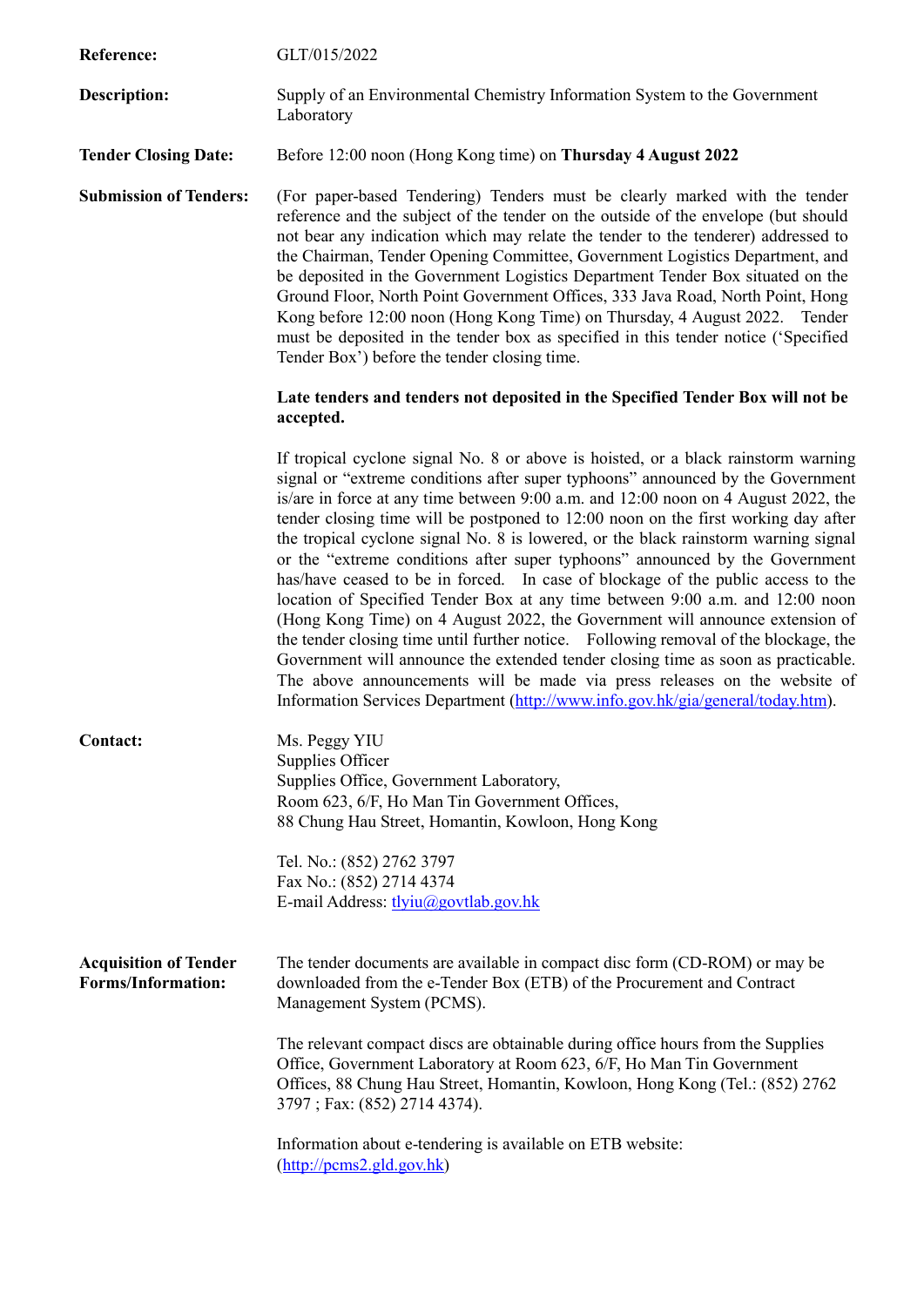招標編號: GLT/015/2022

投標項目: 招標承投為政府化驗所供應環境化學資訊系統

截標日期: 2022 年 8 月 4 日星期四正午 12 時 (香港時間)

招標詳情: (就紙張式投標而言) 投標者必須在信封面註明招標編號、投標項目(但不得有 任何記認,使人認出投標者的身分)及「政府物流服務署開標委員會主席收」。 投標者必須於 2022 年 8 月 4 日星期四中午 12 時 (香港時間)前, 把投標書 放入設於香港北角渣華道 333 號北角政府合署地下的「政府物流服務署投標箱」 內。投摽者必須在截標時間前把投摽書放入本招標公告指明的投標箱(「指明投 標箱」)。

## 逾期遞交或未有放入指明投標箱的投摽書,概不受理。

如在 2022 年 8 月 4 日上午 9 時至正午 12 時期間,八號或以上的熱帶氣旋警 告信號,黑色暴雨警告信號或政府因超強颱風引致而公布的「極端情況」正在 生效,截標時間將延至改發較低的熱帶氣旋警告信號,黑色暴雨警告信號或政 府因超強颱風引致而公布的「極端情況」停止生效後首個工作天正午 12 時。如 在 2022 年 8 月 4 日上午 9 時至正午 12 時(香港時間)的任何時間內,通往 指明投摽箱位置的公眾通道受阻,政府會宣布延長截標時間,直至另行通知。 當通道重開後,政府會盡快公布已推遲的截標時間。上述公布事項會於政府新 聞處網頁以新聞稿方式宣布[\(http://www.info.gov.hk/gia/general/ctoday.htm\)](http://www.info.gov.hk/gia/general/ctoday.htm) 。

聯絡人: 饒子玲女士

物料供應主任 政府化驗所 物料供應室 香港九龍何文田忠孝街八十八號何文田政府合署 6 樓 623 室 電話號碼 : (852) 2762 3797 傳真號碼 : (852) 2714 4374 電郵 : tlyiu@govtlab.gov.hk

索取投標表格 及其他資料: 招標文件以唯讀光碟形式發出或可從採購及合約管理系統內的電子投標箱下 載。

> 有關唯讀光碟可於辦公時間內在香港九龍何文田忠孝街八十八號何文田政府合 署 6 樓 623 室政府化驗所物料供應室(電話:(852)27623797;傳真:(852)27144374) 索取。

有關電子投標的資料,載於電子投標箱網站 ([https://pcms2.gld.gov.hk\)](https://pcms2.gld.gov.hk/)。